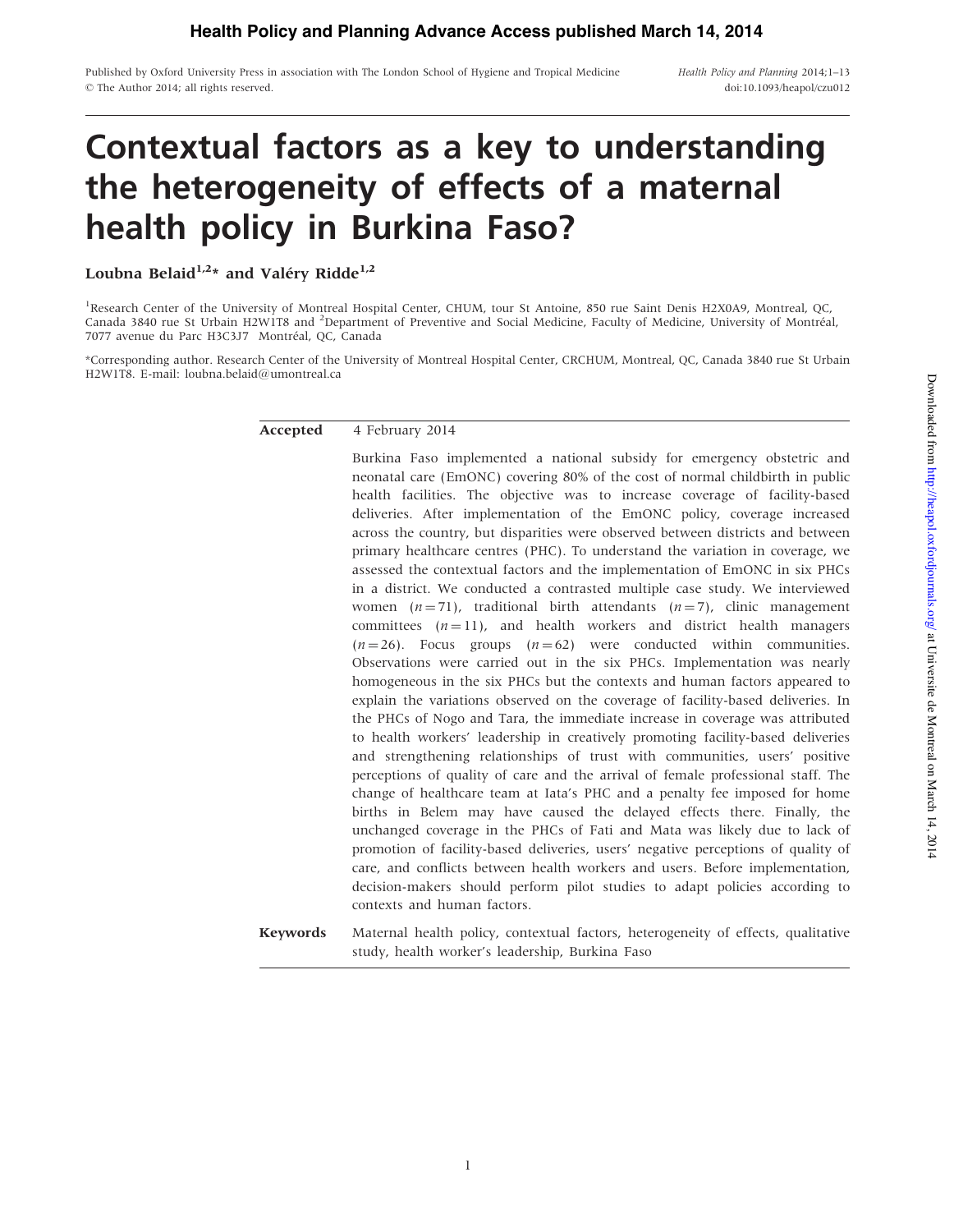# KEY MESSAGES

- " Perceived quality of care and collaboration beween health workers and communities should be improved to increase success of health policies.
- " A thick description of the context and actors involved in the implementation of health policy remains fundamental to understanding how effects are produced.
- " More studies are needed to understand the heterogeneity of effects of health policies.
- Health worker's leadership should be encouraged.

# Introduction

One strategy widely recognized to reduce maternal mortality is improved access to skilled birth attendance ([AbouZahr and](#page-11-0) [Wardlaw 2001](#page-11-0); [Ronsmans and Graham 2006](#page-12-0)). Access to a skilled birth attendant (SBA) during labour and early postpartum care could prevent 75% of maternal deaths ([Shiferaw](#page-12-0) [et al.](#page-12-0) 2013). In Africa, this strategy has been expressed in policies to eliminate totally or partially the fees associated with childbirth in public health facilities [\(Walker and Gilson 2004](#page-12-0); [Witter](#page-12-0) et al. 2007; [Diarra 2012](#page-11-0)). Since the implementation of these policies, there has been a growing emergence of literature [\(Dzakpasu](#page-11-0) et al. 2013).

However, this literature suffers from three important gaps: (1) a lack of discussion on variations observed in outcomes, (2) the absence of contextual data to interpret the effects and (3) a lack of discussion on the presumed causal links between implementation and outcomes ([Ridde and Morestin 2011](#page-12-0); [Lagarde](#page-11-0) et al. 2012; [Dzakpasu](#page-11-0) et al. 2013).

Variations in outcomes have been observed between districts and between primary healthcare centres (PHC) in many countries after the implementation of user fees exemption policies but have not been sufficiently explored ([Lagarde](#page-11-0) et al. [2012](#page-11-0); [Dzakpasu](#page-11-0) et al. 2013). For example, in Senegal, Ghana and Burkina Faso, variation in facility-based deliveries coverage was observed between districts ([Witter](#page-12-0) et al. 2007, [2010;](#page-12-0) [Ridde](#page-12-0) [et al.](#page-12-0) 2011). In Burkina Faso, facility-based deliveries coverage increased nationally from 38% in 2003 to 66% in 2010 ([INSD](#page-11-0) [2012](#page-11-0)). However, disparities were observed between districts and between PHCs ([Ridde](#page-12-0) et al. 2011). For example, in 2010, within the district of Djibo, the facility-based deliveries coverage was estimated (in internal documents supplied by the district health department) at 12% in one PHC compared with 73% in another. Although analysis of effects has shown the increased use of maternal health services, it does not explain the disparities observed in facility-based deliveries coverage. To understand how the effects of health policies occurred requires going beyond this analysis. In this study, we hypothesized that the variations could be explained by problems related to implementation and/or contextual and/or human factors that interact with policies. As well, to interpret effects, it is important to know whether the policy was properly implemented ([Carroll](#page-11-0) et al. [2007](#page-11-0)). Researchers evaluating user fees exemption policies in Senegal and Ghana did not assess the extent to which implementation followed directives [\(Witter](#page-12-0) et al. 2007, [2010\)](#page-12-0), so it is not known whether all components were implemented as intended. Moreover, only some components of the policies were assessed, and those were not examined in relation to the effects

observed. In Ghana, for example, health workers' poor attitudes and informal payments were raised as problematic but they were not considered in connection with the issue of access to maternal healthcare [\(Witter](#page-12-0) et al. 2007). Finally, the absence of contextual data in studies on the effects of these policies has been identified as a major weakness in their evaluation [\(Lagarde and Palmera 2008](#page-11-0); [Ridde and Morestin 2011](#page-12-0); [Lagarde](#page-11-0) et al. 2012; [Dzakpasu](#page-11-0) et al. 2013). Yet, an understanding of contextual and human factors is essential for comprehensive evaluation of the effects of policies ([Victora](#page-12-0) et al. 2005; [Gilson](#page-11-0) et al. [2011](#page-11-0)). To our knowledge, contextual factors have to date received little attention in relation to user fees exemption policies. Considering these three gaps, we believe that the observed effects of these policies in Africa have not yet been appropriately interpreted. The aim of this research was to narrow these gaps by evaluating the disparities observed in the coverage of facility-based deliveries after implementation of the emergency obstetric and neonatal care (EmONC) policy. To understand how this policy led to variation in the coverage of facility-based deliveries, we looked at if it was implemented in six PHCs and explored contextual and human factors such as the communities' perceptions of childbirth in health facilities and the interactions between communities and health workers.

### Context and intervention (EmONC)

Burkina Faso is a West African country with 17 million inhabitants, most of whom live in rural areas (77%). The population is predominantly young, with 47% under the age of 15 ([Ministry of Health 2012](#page-11-0)). It is one of the world's poorest countries, with 47% of the population living below the poverty line [\(Ministry of Health 2012\)](#page-11-0). Life expectancy was 57 years in 2011. Rates of mortality and morbidity are high especially among the most vulnerable populations (pregnant women and children). The maternal mortality ratio has been estimated at 300 maternal deaths per 100 000 live births [\(OMS 2013\)](#page-12-0): Statistiques sanitaires mondiales 2013, Geneva (p172). The health system spans three levels: district, regional hospital and university hospital. The first level (district) is subdivided into two levels. The district hospital serves as reference for complicated cases coming from the PHCs. At the PHC level, usually two nurses (one of whom is the head nurse, or ICP: 'infirmier chef de poste') and a SBA manage the care. They provide basic outpatient and inpatient care, both curative and preventive, including vaccinations and antenatal care. They also provide basic non-surgical emergency obstetric care.

Cases requiring surgical intervention, including caesarean section, are sent to the district hospital.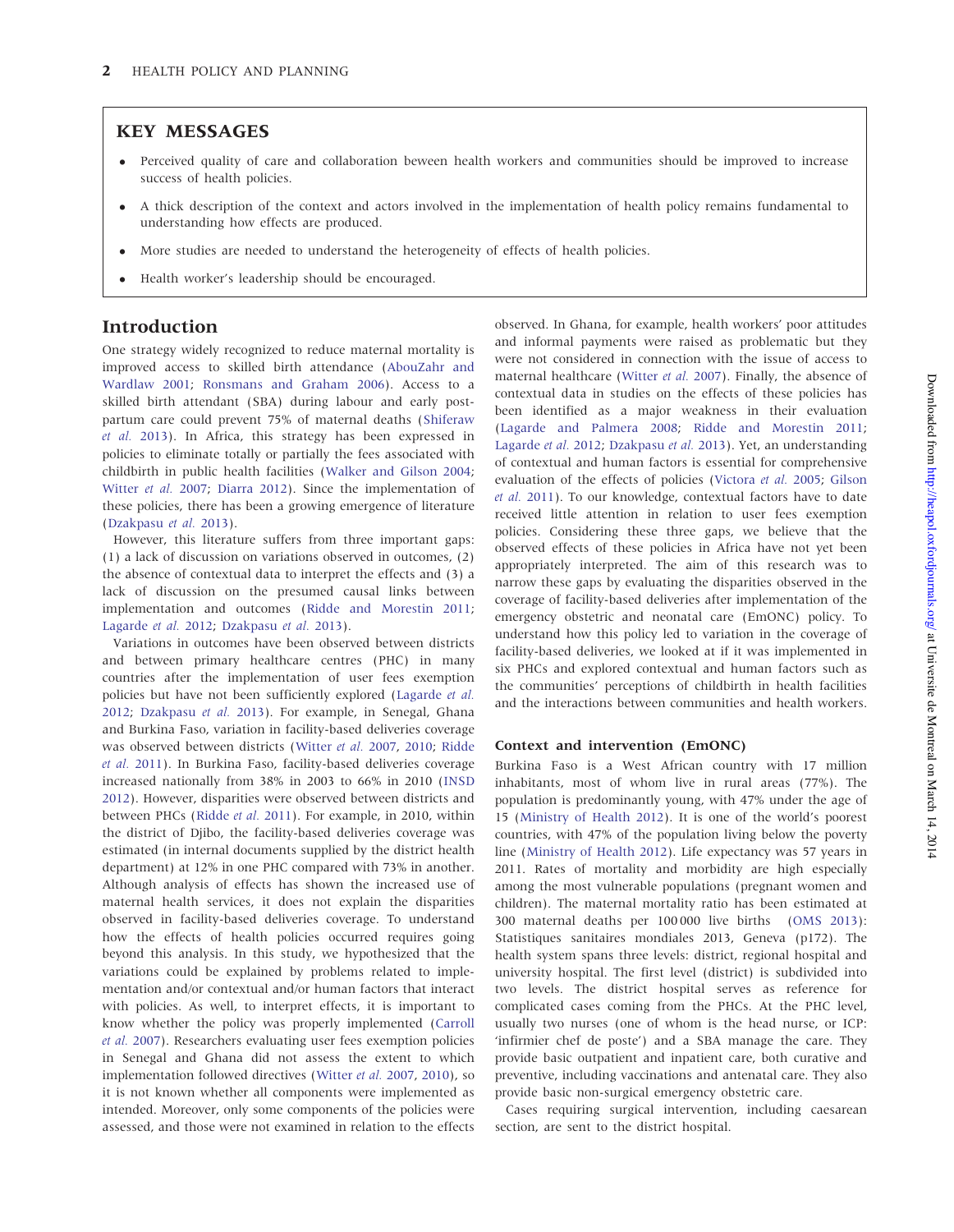The second level is the regional hospital, which serves as reference for district hospitals. The third level is the university hospital, which provides specialized care. SBAs at PHCs are trained health professionals who perform deliveries in health facilities. Since 2007, the role of traditional birth attendants (TBA) has been to raise awareness about reproductive healthcare and help women to reach a PHC to give birth. Although TBA no longer have the right to perform deliveries, some continue to do so in remote villages [\(Ministry of Health](#page-11-0) [2007](#page-11-0)). Community management committees (COGES) are responsible for the financial management of PHCs.

In October 2006, the government of Burkina Faso adopted a policy to subsidize EmONC. The main objective of this policy was to increase the coverage of facility-based deliveries and caesarean sections by reducing their costs for patients. The policy subsidizes 80% of those costs, with women paying the remaining 20% depending on the level at which care was provided. For example, for an uncomplicated delivery at a PHC, women have to pay 900 F Franc de la communauté financière Africaine (CFA) (1.4 Euros), which is supposed to cover the medical acts, drugs, supplies and observations. The EmONC policy guidelines list the items that are supposed to be included in the delivery kit ([Ministry of Health 2006](#page-11-0)). They also describe the clinical protocol for each type of childbirth, for example, uncomplicated, complicated (dystocic labour) and caesarean. In cases of obstetric complications, the policy covers the cost of transportation between the PHC and the district hospital. Officially, the worst-off are fully exempted from childbirth costs. However, the policy's implementation guide provides only a cursory list of the criteria for identifying this population (social isolation, disability) and little guidance on how beneficiaries should be selected ([Ministry of Health 2006](#page-11-0)).

This policy does not address either prenatal or postpartum care. The government had already implemented free preventive prenatal care beginning in 2002, but women were left to pay for postpartum care. Financial resources are directly allocated to districts. District health managers allocate resources to the PHCs. These allocations, based on the volume of services provided to the target population, reimburse the cost of drugs and supplies used for childbirth. The main source of funding is the State, and the budget to finance this policy is 30 billion F CFA (45 million Euros) for the period 2006–15.

It should be noted that, although the policy was announced in October 2006, the actual 'boot time' of the implementation in most PHCs was around March or April 2007.

# **Methods**

## Conceptual framework

We began with a process evaluation of the EmONC policy implementation that consisted of documenting its operationalization and describe the processes that may explain the observed effects [\(Chen 2005](#page-11-0)). We paid particular attention to contextual factors that could influence the outcome (facility-based deliveries coverage). We defined contextual factors as all elements at the microlevel that might have an influence on the use of skilled birth attendance. These factors can be found at the individual level, such as perceived quality of care (satisfaction, staff behaviour) and experience of childbirth in health facilities, and at the organizational level (health centres, human resources) and in the interactions between these two levels (relations between patients and health workers). We organized these factors based on the literature on the determinants of access to skilled birth attendance, which is substantial ([Thaddeus and Maine 1994](#page-12-0); [Ensor and Cooper 2004;](#page-11-0) [Hounton](#page-11-0) et al. 2008; [Gabrysch and](#page-11-0) [Campbell 2009](#page-11-0)). [Gabrysch and Campbell \(2009\)](#page-11-0), building upon the work of [Thaddeus and Maine \(1994\)](#page-12-0), identify four main factors that have a potential influence on access to skilled birth attendance: sociocultural factors (marital status, ethnicity), perceived needs and benefits (health knowledge, quality of care, information, prenatal care), economic accessibility (capacity to cope with costs associated with maternal healthcare) and physical accessibility (transport, distance). We adopted this framework because it summarizes the factors that have potential impact on access to and use of skilled birth attendance in lowand middle-income countries (LMIC). These four determinants guided our data collection, case descriptions and analysis. We used both an inductive and a deductive approach and an iterative process (between conceptual framework and empirical data) throughout the research process to capture factors that might influence outcomes and that could explain the observed variation in facility-based deliveries coverage [\(Miles and Huberman 1994](#page-11-0)).

#### Study design

The district of Djibo was chosen because, during the time of our data collection, it was free of any Non-governmental organization (NGO) intervention to lower the financial barrier to access to skilled birth attendance, thus providing a natural, 'untouched' field for exploration of the issues under study. We generated graphs showing facility-based deliveries coverage using interrupted time series analysis with an observation window from January 2004 to September 2009 (for details, see [Ridde](#page-12-0) et al. 2011). Visual analysis of these graphs revealed three trends in facility-based deliveries coverage in the PHCs of Djibo district after implementation of the EmONC policy: (1) 'immediate effect': immediate increase in coverage, (2) 'delayed effect': increase in coverage beginning more than 1-year postimplementation (2008) and (3) 'no effect': coverage unchanged [\(Figure 1](#page-3-0)). Quantitative analysis was only used to observe these trends. Within each category of effects, we selected two contrasted PHCs. The list of selected PHCs was discussed and validated with the health district team.

We used a multiple case study approach, which involves analysing a contemporary phenomenon within its real-life context, based on various and multiple sources of evidence ([Yin](#page-12-0) [2013b](#page-12-0)). Within this approach, we employed a multiple contrasted case study design, in which each PHC represented a case. This design is particularly useful for understanding presumed causal relations between a policy and its context [\(Yin 2013b\)](#page-12-0).

The cases were six PHCs (Tara, Nogo, Belem, Iata, Fati and Mata) of the Djibo district. The cases were contrasted in terms of sociocultural profile (Mossi, Fulani, Fulce, agricultural workers, herders), maternal health (prenatal care coverage, skilled birth attendance) and category of effects observed after implementation of the EmONC policy (immediate, delayed or no effect) ([Tables 1](#page-4-0) and [2](#page-4-0)). Contrasted cases were employed to understand why PHCs with different profiles were found to produce similar effects.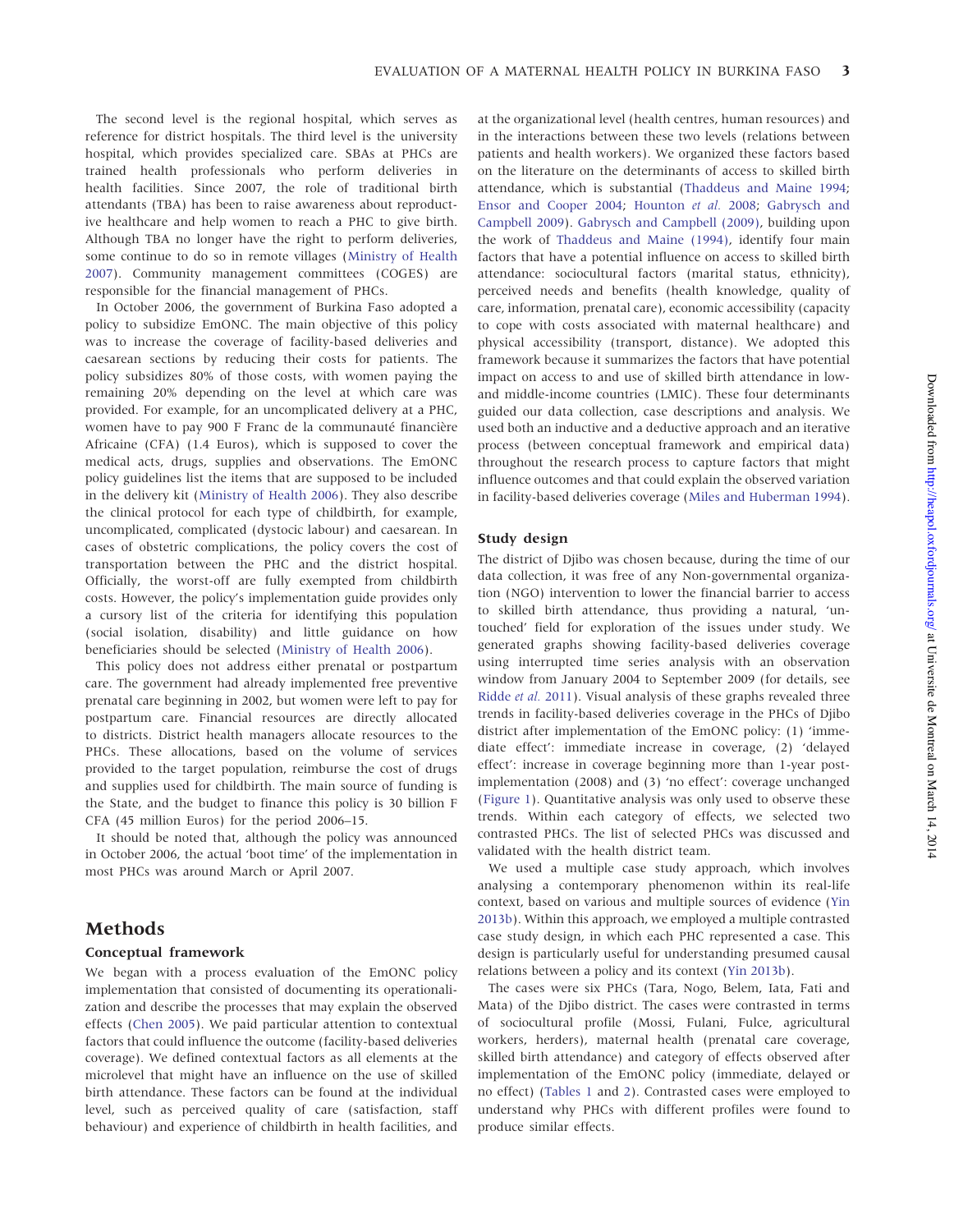**the national subsidy for emergency**

<span id="page-3-0"></span>



Figure 1 Categories of post-implementation effects of EmONC subsidy: (a) immediate effect, (b) delayed effect, (c) no effect.

## Data collection

Data were collected between November 2010 and February 2011 using in-depth interviews, focus group discussions (FGD) and observations. The triangulation of these three methods was used to increase the validity of this study ([Yin 2013b\)](#page-12-0). Data were collected from six stakeholder groups: district health managers, health workers, TBA, COGES, women and communities.

In-depth interviews were conducted with health workers and district health managers ( $n = 26$ ), TBA ( $n = 7$ ), COGES ( $n = 11$ ) and women  $(n = 71)$ , all of whom are key actors involved in this policy ([Table 3\)](#page-4-0). All interviews were audio-recorded, translated and transcribed.

The criterion for selecting women was that they had given birth in a PHC within the previous 8 months. To recruit women for the interviews, we used the birth registry of each PHC to compile a list of names and contact information of 10–15 women from different villages. In those villages, the community health workers (CHW) helped to locate the selected women.

Focus groups ( $n = 62$ ) of 8–10 individuals were organized in the villages, 46 with men and 16 with women. As no men were interviewed individually, we conducted more FGD with men to collect the necessary information regarding organizing transportation, costs of childbirth and perceptions of their relationships with PHCs. Our aim in conducting such a large number of FGD was to gather the perceptions of residents in all villages covered by the PHCs to better understand the trends observed in facility-based deliveries coverage after implementation of the EmONC policy. The sampling method used to select the members of the FGD consisted in identifying a relatively homogeneous group (people living in rural areas, sharing the same socioeconomic characteristics) with diverse respondents (young, elders, married, unmarried, polygamous, monogamous) in the same group to obtain a wide range of views ([Poupart](#page-12-0) et al. [1997](#page-12-0)).

At each FGD, the graph illustrating the facility-based deliveries coverage of their local PHC (Figure 1) was shown and explained. Communities were asked to identify factors that could explain the observed trends and to rank these factors according to their importance in influencing the coverage of facility-based deliveries. FGD were conducted in the local language (Fulfulde) by a local assistant, audio-recorded, transcribed and translated into French. The first author was present at all the FGD.

Non-participant observations were conducted in the six PHCs to understand the relationships between health workers and the communities and to assess how these interactions influenced the coverage of facility-based deliveries. The goal of these observations was to ascertain whether the facts presented in the interviews and focus groups were still relevant and current at the time of the study. The first author spent 7–10 days in each PHC and prepared ethnographic notes at the end of each observation day [\(Emerson](#page-11-0) et al. 2011).

#### Data analysis

QDA Miner" qualitative software was used to code the data from the interviews and FGD. We used a thematic approach to organize the data [\(Miles and Huberman 1994\)](#page-11-0). The coding scheme was mixed ([Van der Maren 1996](#page-12-0)) and was based both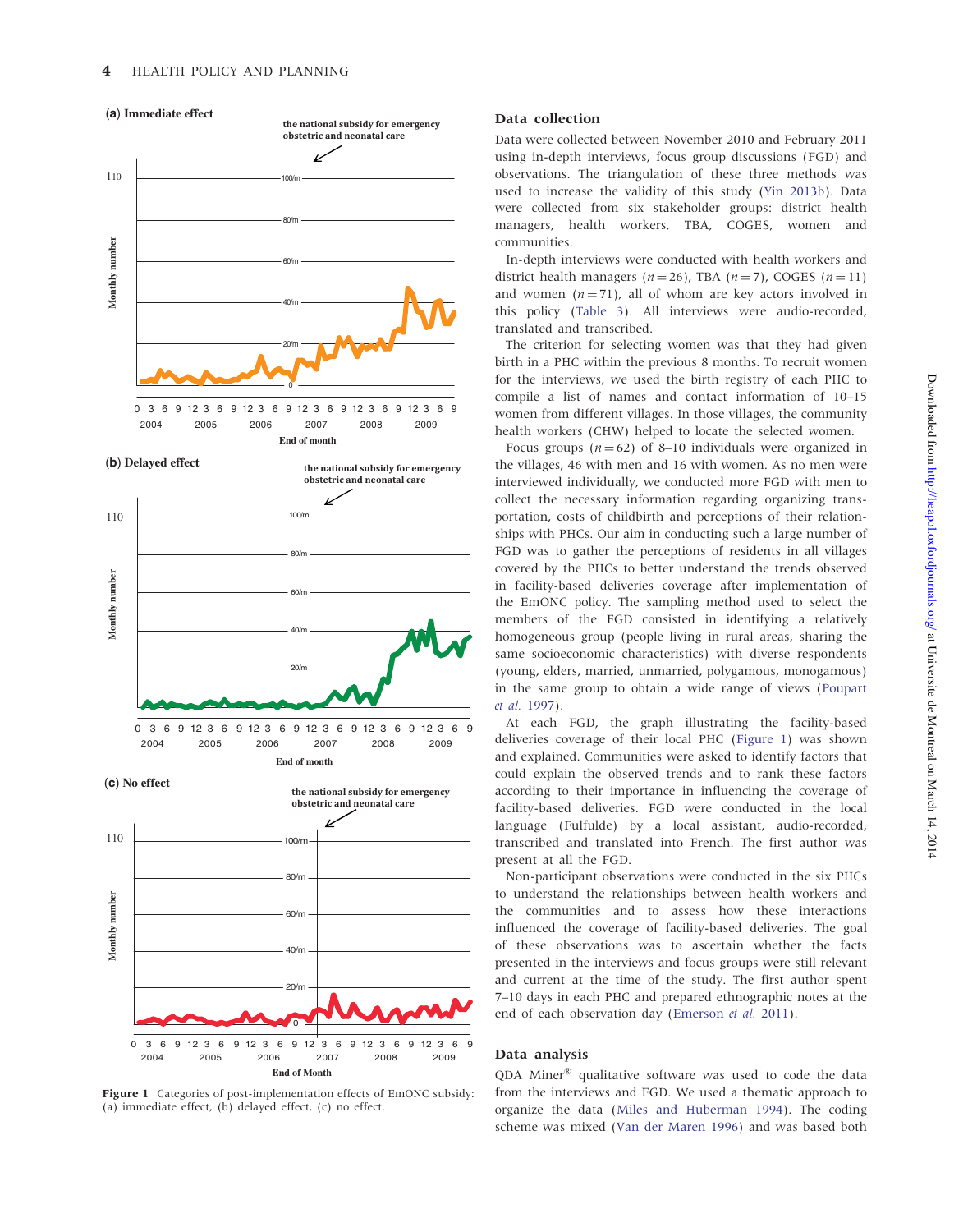| <b>PHCs</b>      | Population<br>in 2010 | Number of<br>villages | PHC situated close to<br>thoroughfare | Economic<br>activities main | Social and cultural<br>background |  |
|------------------|-----------------------|-----------------------|---------------------------------------|-----------------------------|-----------------------------------|--|
| Immediate effect |                       |                       |                                       |                             |                                   |  |
| Nogo             | 16199                 | 15                    | Animal husbandry<br>Yes               |                             | Fulani                            |  |
| Tara             | 10962                 | 6                     | N <sub>0</sub>                        | Agriculture                 | Mossi                             |  |
| Delayed effect   |                       |                       |                                       |                             |                                   |  |
| Belem            | 13920                 | 8                     | Yes                                   | Agriculture                 | Fulce, Mossi                      |  |
| Iata             | 6312                  | 8                     | N <sub>0</sub>                        | Animal husbandry            | Mossi, Fulani                     |  |
| No effect        |                       |                       |                                       |                             |                                   |  |
| Mata             | 13443                 | $\overline{4}$        | Yes                                   | Agriculture                 | Fulce, Mossi                      |  |
| Fati             | 16455                 | 7                     | N <sub>0</sub>                        | Animal husbandry            | Fulani, Songhai                   |  |

#### <span id="page-4-0"></span>Table 1 Characteristics of the PHCs studied

Table 2 Epidemiological profiles of the six PHCs studied

| <b>PHCs</b>      | Female<br>skilled<br>birth<br>attendants<br>in 2010 | Infrastructure<br>(maternity)<br>building)<br>in 2010 | Population (%)<br>living more<br>than 10km<br>from $CSPSa$ (%) | Contacts per<br>inhabitant<br>per year <sup>b</sup> | Rate of<br>antenatal<br>care $2006^b$ (%) | Rate of<br>antenatal<br>care $2010^b$ (%) | Rate of<br>facility-based<br>deliveries<br>$2006^{\rm b}$ (%) | Rate of<br>facility-based<br>deliveries<br>$2010^b$ (%) |
|------------------|-----------------------------------------------------|-------------------------------------------------------|----------------------------------------------------------------|-----------------------------------------------------|-------------------------------------------|-------------------------------------------|---------------------------------------------------------------|---------------------------------------------------------|
| Immediate effect |                                                     |                                                       |                                                                |                                                     |                                           |                                           |                                                               |                                                         |
| Nogo             | Yes                                                 | Yes                                                   | 19.4                                                           | 0.13                                                | 14                                        | 45                                        | 1.6                                                           | 15                                                      |
| Tara             | Yes                                                 | No                                                    | 40                                                             | 0.25                                                | 103                                       | 93                                        | 21                                                            | 73                                                      |
| Delayed Effect   |                                                     |                                                       |                                                                |                                                     |                                           |                                           |                                                               |                                                         |
| Belem            | No.                                                 | Yes                                                   | 49                                                             | 0.12                                                | 33                                        | 56                                        | 19.2                                                          | 51                                                      |
| Iata             | Yes <sup>c</sup>                                    | N <sub>0</sub>                                        | $\mathbf{0}$                                                   | 0.66                                                | 14                                        | 95                                        | 11                                                            | 60                                                      |
| No effect        |                                                     |                                                       |                                                                |                                                     |                                           |                                           |                                                               |                                                         |
| Mata             | Yes                                                 | Yes                                                   | 49.4                                                           | 0.23                                                | 38                                        | 50                                        | 36                                                            | 40                                                      |
| Fati             | Yes <sup>c</sup>                                    | N <sub>0</sub>                                        | 85                                                             | 0.10                                                | 6                                         | 31                                        | 3                                                             | 12                                                      |

a Djibo district 2010 action plan.

b Data from Djibo district health information system.

<sup>c</sup>Female nurse.

Table 3 Number of interviews per category of actors

|                   | Women | COGES | <b>TBA</b> | Health workers, district<br>health managers | Villages (CHW,<br>women and men) | Total |
|-------------------|-------|-------|------------|---------------------------------------------|----------------------------------|-------|
| <b>Interviews</b> |       |       |            | 26                                          |                                  |       |
| Focus groups      |       |       |            |                                             | 62                               | 62    |

on factors identified in the literature as having an influence on access to skilled birth attendance and on empirical data from fieldwork [\(Van der Maren 1996\)](#page-12-0). Each PHC was analysed individually to understand how and why the EmONC policy produced the trend of effects observed. Then, the two PHCs in each category of effects were examined together for similarities and contrasts. Finally, the six PHCs were analysed together to identify any cross-cutting factors that could explain the variations in facility-based deliveries coverage. Our aim in this study was to document the causes of variations in facility-based deliveries coverage after the implementation of the EmONC policy. As recommended by [Yin \(2013b\),](#page-12-0) we adopted an explanation building strategy, which is useful when trying to understand how or why something happened, and used a narrative approach because: 'In most existing case studies explanation building has occurred in narrative form' ([Yin](#page-12-0) [2013b](#page-12-0)). We aimed to capture all factors related to community life, health centres, human resources, etc. that might have an influence on facility-based deliveries coverage in each PHC.

#### Study area

The district of Djibo is located in the province of Soum in Burkina Faso. The population estimate in 2011 was 402 646 inhabitants, predominantly Muslim; 37% live below the poverty line. The main economic activities are farming and agriculture. Forty-two per cent of the population lives more than 10 km away from the nearest PHC [\(Ministry of Health 2012\)](#page-11-0). Djibo has 30 PHCs and one district hospital. Of the 30 PHCs, 27 do not meet structural standard lacking in the basic infrastructure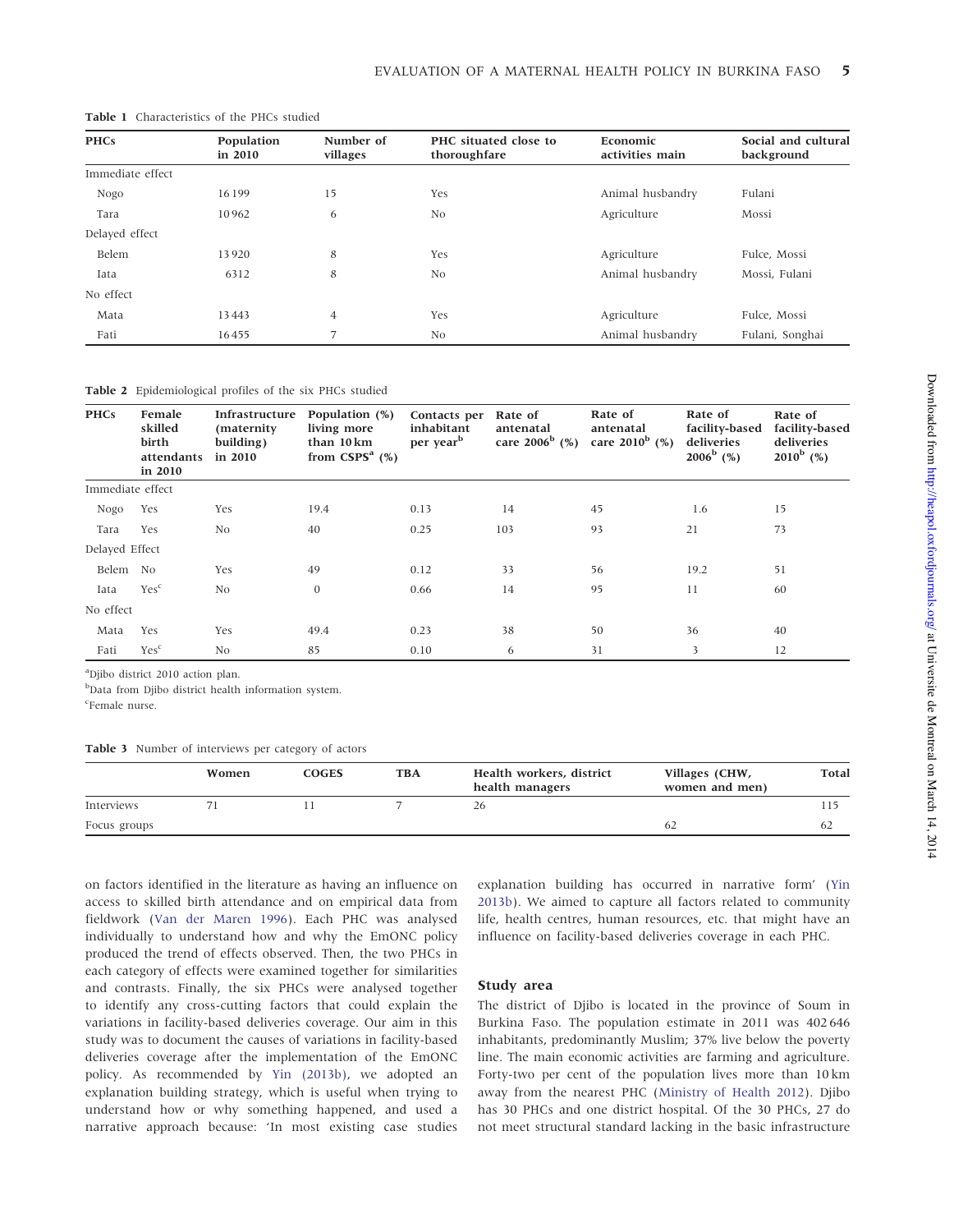| <b>EmONC Components</b> | <b>PHCs</b> |      |       |      |          |      |  |  |
|-------------------------|-------------|------|-------|------|----------|------|--|--|
|                         | Tara        | Nogo | Belem | Iata | Fati     | Mata |  |  |
| Subsidies               |             |      |       |      |          |      |  |  |
| Reimbursement system    |             |      |       |      |          |      |  |  |
| Real cost of childbirth | V           | V    | V     | V    | V        | V    |  |  |
| Worst-off exemptions    | N           | N    | N     | N    | N        | N    |  |  |
| Emergency transport     |             |      |       |      |          |      |  |  |
| Quality of care         |             |      |       |      |          |      |  |  |
| Drug and supplies       | Good        | Good | Good  | Good | Not good | Good |  |  |
|                         |             |      |       |      |          |      |  |  |

Table 4 Results of the implementation of the EmONC policy in the six PHCs

I, implemented; V, variation from policy; N, not implemented.

required for normal functioning, for example, a separate maternity unit, a pharmacy, living quarters for health workers. Three PHCs (10%) do not have sufficient professional staff. On average, Djibo's PHCs serve 12 500 inhabitants, whereas the national average is 10 000. Estimates from 2010 suggest that there is one midwife per 25 165 inhabitants in Djibo, in stark contrast to the national average of one per 5000. The average distance between villages and PHCs is estimated at 11.4 km [\(Ministry of Health 2012\)](#page-11-0).

The number of curative consultations was 0.3 per year per capita in 2011 against a national average of 0.7. In 2010, the facility-based deliveries coverage was estimated at 55% against a national average of 66%. Eighty-two per cent of women had attended two antenatal care visits. The rate of postpartum consultation was estimated at 50.6%. The rate of prevalence of contraception was 22% in 2010. The district recorded 179 maternal deaths for 100 000 parturients in 2011. The main causes of death identified were infections and haemorrhage [\(Ministry of Health 2012\)](#page-11-0).

## Results

In the following sections we present the results pertaining to the implementation of the EmONC policy in the six PHCs, followed by the contextual factors that could explain the variations in facility-based deliveries coverage observed following the policy's implementation in early 2007.

## Implementation of the EmONC policy in the six PHCs

Overall, the six PHCs implemented the EmONC policy faithfully and almost homogeneously. The majority of components was implemented (Table 4). The reimbursement system for the EmONC subsidy and the free transport by ambulance were properly implemented in the six PHCs. No significant shortages of drugs or supplies were observed, except in Fati, where low drug stocks reflected low attendance at the health centre.

We noted a disparity between what women actually paid for childbirth and what they were supposed to pay (900 F CFA, 1.4 Euros). This disparity was observed in all six PHCs. However, we did not explore the reasons behind this disparity. Others studies have been assessing this implementation gap [\(Ben Ameur](#page-11-0) et al. 2012; [Ridde](#page-12-0) et al. 2013).

Although the costs were reduced compared with the costs before the policy's implementation (4000 F CFA, 6 Euros), women still had to pay between 750 F CFA (1.14 Euros) and 2400 F CFA (3.66 Euros). Few of them knew the real costs and what items (drugs, supplies, acts and hospitalization) were included in this amount. The majority of them had paid for cleaning products. Some had to pay for antibiotics and episiotomy sutures.

The subsidy for the worst-off was not implemented in any of the six PHCs. The apparent reason for this failure was that health workers and district managers did not know of the existence of this component of the policy. 'I'm not aware of this system. Maybe it's at the level of the financial management' (District manager).

## Contextual factors

Although the EmONC policy was generally well implemented, our data suggested that the variations could be explained mainly by contextual and human factors.

#### Immediate effect (Nogo, Tara)

Our data showed that the immediate increase observed in facility-based deliveries coverage in the PHCs of Nogo and Tara could be explained by health workers' leadership and transmission of information about the subsidy, the communities' positive perceptions of quality of care and the arrival of female professional staff.

Health workers' leadership. Health workers' leadership, expressed through both creative strategies to promote facility deliveries and close co-operation with communities (COGES, CHW), had a positive influence on the coverage of facility-based deliveries. Generally, promoting the use of maternal health services is a standard part of health workers' daily responsibilities. They are expected to raise awareness during prenatal care and children's vaccinations, and to provide information on EmONC during these activities. However, in the PHCs of Nogo and Tara, the promotion of facility-based deliveries was particularly original, intensive and specific compared with the other PHCs. In fact, respondents in those communities identified two strategies they considered to be key sources of encouragement to women to give birth in health centres. In Nogo's PHC, the COGES funded fuel to enable health workers, particularly the ICP, to travel around the area between early 2007 (policy boot time) and 2008 to promote facility-based deliveries. 'My role was to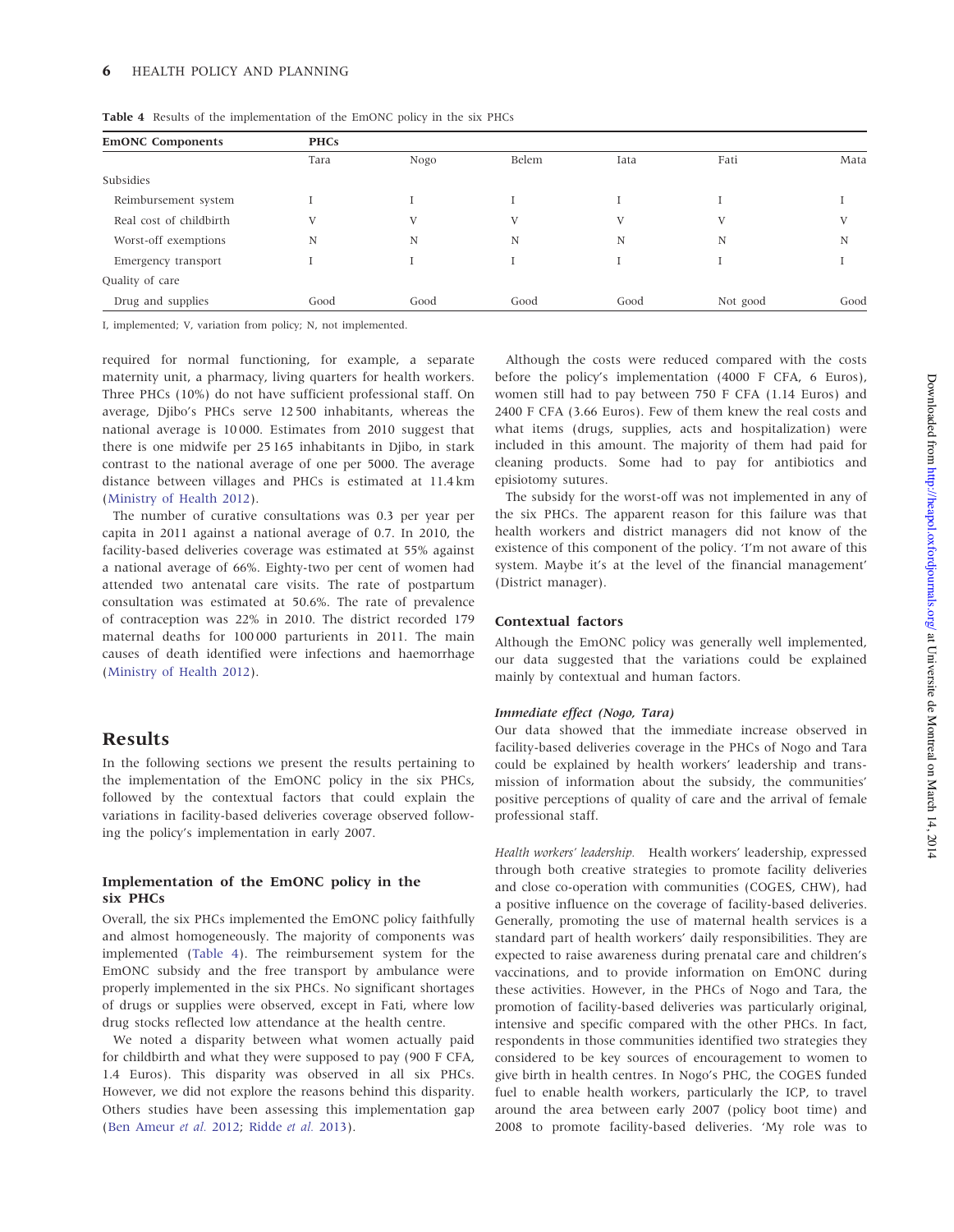mobilize the COGES to enable women to come here for maternity services' (ICP, Nogo). The ICP informed villagers about the risks of home births and the benefits of facility-based deliveries, as well as about the subsidy. In Tara, between November 2007 and December 2009, the ICP, in collaboration with local authorities, recruited 10 women per village as volunteers whose task was to encourage pregnant women to use the PHC for childbirth. These volunteers went door-to-door, speaking informally with pregnant women about the importance of giving birth in a health centre. These creative initiatives to promote facility-based deliveries led to a positive perception of childbirth in public health centres. Women identified these activities as the trigger that led them to go to the health centre to give birth. 'It's only now we're being told to give birth in the PHC' (Female, Nogo). 'It was the health workers who told me to give birth there. For my first children, I wasn't told to go to the PHC' (Woman, Tara).

Both strategies were based on relationships of trust with community agents. Men reported: 'They (health workers) do a great job. Our CHW is working with them (health workers)' (FGD, Nogo). Nogo's health workers were particularly effective in transmitting information to villagers on the existence of the EmONC subsidy. This was identified as a key factor in the immediate increase in facility-based deliveries. 'Before, if you went there and had no money, you suffered a lot because you had to spend so much you often went into debt. But now you can't go into debt for just 900 francs' (FGD, Nogo).

Positive perceptions of quality of care. The communities' positive perceptions of quality of care not only contributed to a positive experience of facility-based childbirth for women but also helped to strengthen relationships between communities and their health centre. The availability of health workers was particularly appreciated by communities. 'The health workers who are there now, we haven't yet had any problem with them. No matter when you go there, even if it is night, you can go wake the person and he'll come to see you' (FGD, Nogo). According to the women, the positive experience of giving birth at the health centre was associated with a healthier, cleaner, easier, less painful childbirth (compared with home birth). The staff was available and helpful. 'Giving birth at the health centre is not difficult' (Woman, Tara).

''Before when a woman gave birth at home, we couldn't go into the home because of the smell of blood. And the woman was exhausted, and there were no drugs. Today [at the health centre] you don't smell bad [from blood], and you return home clean and nicesmelling, with your clothes in good condition. And you're healthier, too'' (TBA, Nogo).

'She [skilled birth attendant] is doing a great job. When we arrived, I was in a lot of pain. She was working; we called her and she ran right over to us. The child was born fast' (Woman, Nogo). 'She [skilled birth attendant] was never harsh with me, not even once' (Woman, Nogo). 'I have seen the benefits, because I usually gave birth at home and none of my children survived. I gave birth to this one, and now he is still alive. All this, thanks to their treatment'(Woman, Nogo).

The arrival of female professional staff. The arrival of female staff in both PHCs not only helped increase the provision of maternity services but also made the communities more comfortable because childbirth was managed by female professionals. It is important to note that the positive influence of this human resources factor on facility-based deliveries coverage was not due to gender alone, but rather to the combined effect of gender and professional role.

In Tara, when a female SBA joined the team in early 2008, it strengthened the already positive trend in facility-based deliveries.

''Before, it was only men working there. We didn't very much like having a man working with a woman, and so the women didn't go there. But when that midwife arrived, people were happy and that's why women go there'' (FGD, Tara).

In Nogo, four female professionals (two SBAs, a nurse and a midwife) successively joined the medical team from April 2007 to April 2009. The nurse and one of the SBAs provided care during the night when they were working; they slept on-site, whereas the other health workers routinely went home nights. According to district health managers, these two female staff were known for their good work. Before their arrival, the PHC did not provide maternal health services during the night. However, it should be mentioned that this increase in human resources was unplanned and not directly related to the EmONC policy, but rather to particular circumstances having to do with some of these workers' family situations. It is noted that all the factors that contribute to the immediate increase on the coverage of facility-based deliveries are related to human resources and more specifically to quality of work of health professionals.

#### Delayed effect (Iata, Belem)

At Iata and Belem, where the policy's effect was delayed, our data suggested that these delays might be explained by the change of healthcare team in Iata and the implementation of a penalty fine for home births in Belem.

The arrival of a new healthcare team at Iata's health centre. Between April 2007 (implementation boot time) and February 2008, the staff of Iata's PHC was completely replaced. A new ICP was assigned in April 2007, temporarily assisted by a nurse from the previous team who remained until two new nurses, including one woman, arrived in February 2008. The change had a positive influence on the coverage of facilitybased deliveries, which increased markedly with the arrival of the two nurses. The change provided female staff to manage the maternity ward, and led to improved relationships with the communities. This team also developed creative initiatives to promote facility-based deliveries. The new team appeared to be closer to the people they served. 'Those who are here today, we haven't yet had any problem with them. They also work well' (FGD, Iata). They collaborated more positively with communities and built relationships of trust with them.

''To be effective in raising awareness, you first need to create a relationship of trust between you and the villagers. To integrate into the community, you need to be at their level. Once you feel integrated, that's when you try to change things'' (ICP, Iata).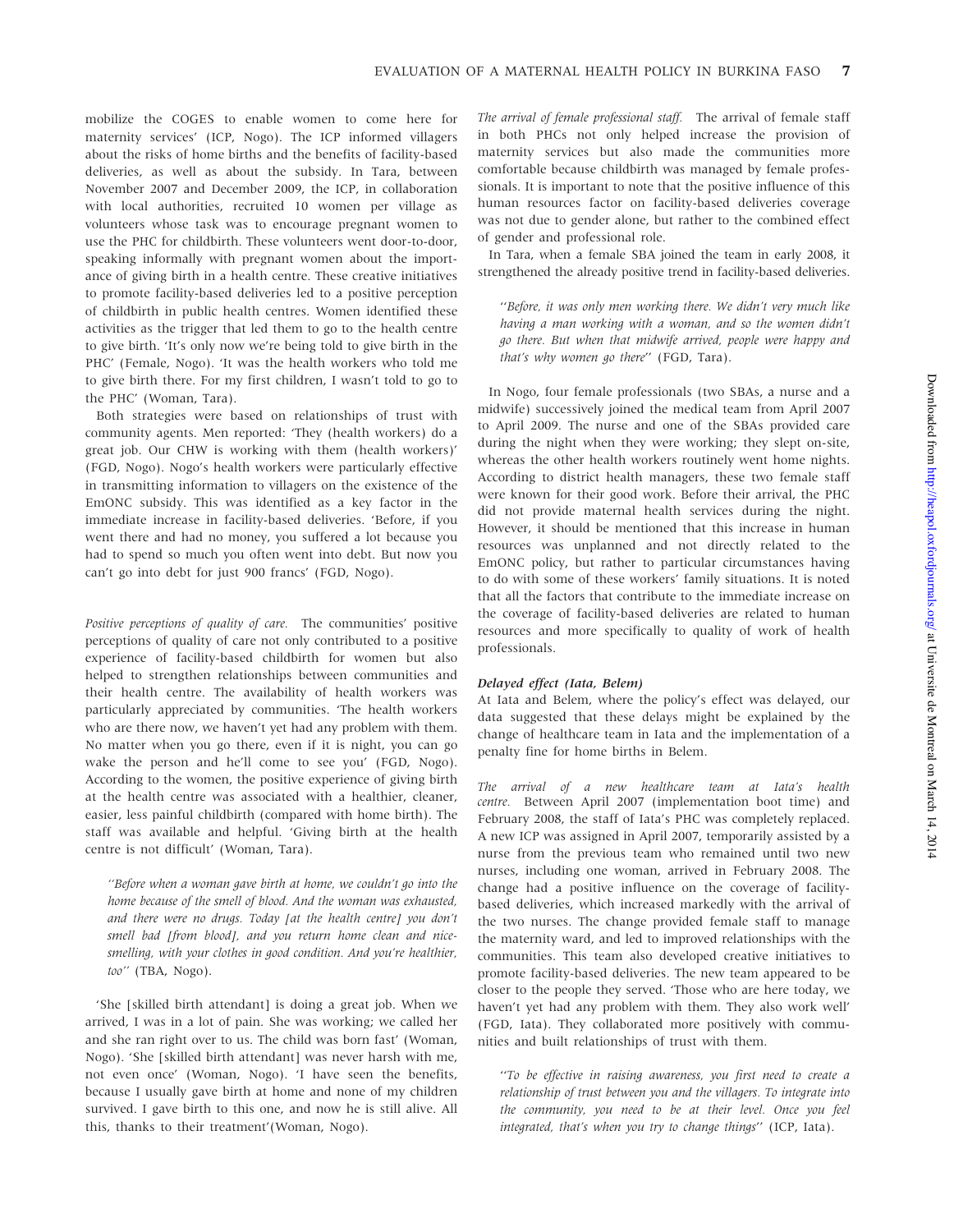Our observations confirmed this finding. The PHC was always open; people came and went freely. A TBA was often in the PHC assisting health workers in the maternity ward. The team's positive relationship with the TBA helped strengthen the relationship between health workers and the community.

This team developed activities to promote facility deliveries. The two male health workers focused on raising awareness among men as a strategy to reach women. These strategies were informal and social, such as playing cards or drinking tea with them. 'We ask our friends to bring their wives to give birth in the PHC' (ICP, Iata). These activities have a positive influence on facility-based deliveries coverage. 'It was the health workers who came to tell us about this. That's when our husbands started telling us to go, and even all our relatives' (Woman, Iata). Another woman said, 'It's the health workers who tell us to give birth there' (Iata).

The application of a penalty fee for home births at Belem's health centre. In Belem, a penalty fee for home births was implemented between September 2008 and

December 2009. Under this system, husbands paid a fee ranging from 10 000 F CFA (15 Euros) to 15 000 F CFA (22 Euros) if their wives gave birth at home. This fee was introduced by local authorities with the knowledge of the health district. It was eventually halted by the highest authorities of the region, who pronounced it illegal. Several focus groups identified the penalty fee as a major incentive to use maternal health services. 'When the penalty fee was introduced, no one gave birth at home anymore' (FGD, Belem). 'It was the penalty fee that had the most impact [on the coverage of facility-based deliveries]' (FGD, Belem).

The delayed effect could be explained by human factors. Indeed, the change of the new healthcare team (being considered more positive for communities) of Iata and the implementation of the penalty fee in Belem are related to actors' initiatives to make changes on the coverage of facilitybased deliveries.

#### No effect (Mata, Fati)

In Mata and Fati, our results identified five factors that had a negative influence on facility-based deliveries coverage and might explain the lack of effect: the absence of activities to promote facility-based deliveries, a poor perception of quality of care by communities due to negative attitudes of health workers, conflicts between communities and health workers, informal or illegal payments, and distance between villages and the PHCs.

The absence of activities to promote facility-based deliveries. Because facility-based deliveries were not promoted, there was a perception in the community that health services must be used only in cases of complications. Indeed, women delayed seeking care based on their ability to endure pain. 'If there are no complications, we don't go to the PHC' (FGD, Fati). Few women were aware of the risks associated with home births; most believed that antenatal consultation at PHCs was sufficient preparation to be able to give birth at home. This lack of knowledge was due to low attendance at the health centre.

'They go [to the PHC] to be weighed. If there are really no complications, they give birth at home' (FGD, Fati).

Poor perceptions of quality of care. The communities' poor perceptions of the quality of care were a key element in explaining the unchanged coverage of facility-based deliveries. In fact, women reported that health workers' unavailability and negative attitudes (rudeness, hostility, verbal abuse) were the main obstacles to their use of health services in both centres. For example, five SBAs worked successively in Mata from 2004 to 2009. Several conflicts were reported between some of them and the women. 'Many women said they were not well received. She [the SBA] was not at all easy to get along with' (ICP, Mata). 'There was a skilled birth attendant there who had no head on her shoulders' (TBA, Mata). However, the arrival of the most recent (fifth) SBA in 2010 had a positive influence on the quality of care perceived by communities. We observed that she was close to the communities. She was often invited to marriages and baptisms. She distributed porridge for pregnant women and children. She worked very closely with a TBA, who was with her every day in the PHC and even nights during childbirth. 'She really helped me a lot, the one who is here now' (Woman, Mata). 'She washes our loincloths, cleans the baby; you really have to have a heart to do that' (Woman, Mata).

Conflicts between communities and health workers. In both PHCs, we observed serious conflicts between the healthcare team and the COGES, CHW and TBA. Health workers perceived these agents as non-collaborative in helping with health centre activities. 'In the 30 PHCs, maybe 2% of the COGES work well. If you take a COGES chairman, he doesn't even know what is his tasks are' (current ICP, Mata). 'They rarely come to the PHC. Or they come, they attend the meeting, and then they disappear' (previous ICP, Mata).

For their part, the COGES members, CHW and TBA complained that the health workers did not involve them in their activities. They felt excluded. 'Most of the time, it [the relationship] doesn't work. There's no collaboration between the health workers and us' (COGES, Fati).

"As CHWs assigned to the villages, we're supposed to work with them. So, if I'm supposed to work with you, we need to understand each other. When I talk go there for any problem, they don't even want to hear us, they don't even consider us" (FGD, Fati).

Informal or illegal payments and distance. At Fati, the relationship between the healthcare team and several villages had deteriorated over the years, resulting in a negative perception of the PHC. This was due in large part to the health workers' practice of demanding informal and illegal payments, which we observed and which was reported by communities only with regard to this health centre. Prices of drugs and supplies were not respected. 'A drug you can get for 1000 francs [1.5 Euros] in Iata, they [in Fati] might sell it to you for 5000 francs [7 Euros]' (FGD, Fati). Some drugs that were supposed to be free or subsidized were charged to users. In particular, drugs and supplies used for prenatal care were charged at full price. 'They won't even give you your health record. I know it used to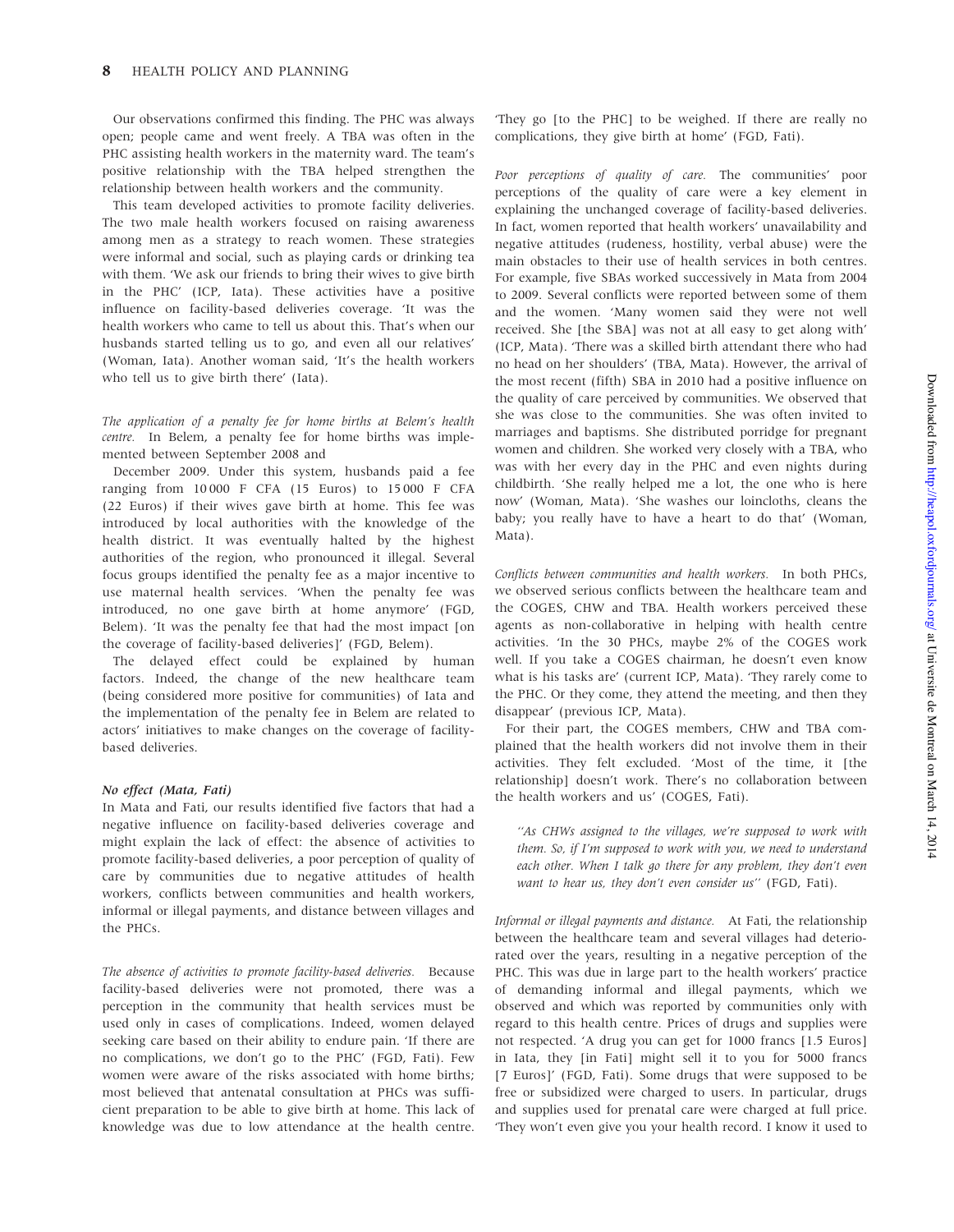cost 100 francs [0.15 Euros], but now they charge 450 francs [0.7 Euros]' (FGD, Fati).

The important factors that explain the lack of effect on the coverage of facility-based deliveries are related to the quality of work of health workers.

Finally, in Fati, the average distance between villages and the health centre is greater than for the other PHCs. Of the eight villages located in that PHC's catchment area, only three are located within 10 km. 'It's mainly because of the distance [that we don't go there]' (FGD, Fati).

## Discussion

The results of the study show that the directives for implementation of the EmONC policy were generally respected and that implementation was almost homogeneous in the six PHCs. However, the subsidy for the worst-off was not implemented in any of them due to health workers' and district health managers' lack of knowledge about the policy [\(Belaid and](#page-11-0) [Ridde 2012](#page-11-0)). Disparities were observed in the six PHCs between what women really paid for their childbirth and what they were supposed to pay according to the policy. However, we did not assess the reasons behind these disparities observed in this study. Two quantitative studies carried out in Burkina Faso have evaluated this heterogeneity of costs related to the EmONC policy ([Ben Ameur](#page-11-0) et al. 2012; [Ridde](#page-12-0) et al. 2013).

Our data suggest that variations in facility-based deliveries coverage could be explained by contextual and human factors. The leadership of health workers, expressed in creative initiatives to promote facility-based deliveries, strong relationships of trust with communities, users' positive perceptions of quality of care and the arrival of female professional staff, could explain the immediate effect observed in the PHCs of Nogo and Tara. The change of healthcare team at Iata's health centre during the first year of implementation and the application of a penalty fee for home births in Belem may explain the delayed effect of the EmONC policy on facility-based deliveries coverage in those two areas. Finally, the absence of activities to promote facility-based deliveries, a poor perception of quality of care, and negative relationships between health workers and communities could explain the unchanged coverage of facilitybased deliveries in the PHCs of Fati and Mata (Table 5).

## Health workers' leadership: a key determinant of use of skilled birth attendance and essential to the success of health policies

Leadership, or lack thereof, seems to be a key explanatory factor for the three types of effects observed. Based on our findings, we defined leadership as the development of a particular set of skills, which include taking personal initiatives to improve health indicators by providing better information and increasing knowledge in communities, delivering positive quality of care, and building relationships of trust with communities [\(Bedwell](#page-11-0) et al. 2012). Although the study was not intended to study leadership in depth, the characteristics we identified through this study are the same as those found in the literature on health system performance [\(Wong and](#page-12-0) [Cummings 2007](#page-12-0); [Haddad](#page-11-0) et al. 2009; [Meda](#page-11-0) et al. 2011).

Table 5 Synthesis of results

| Categories of effects               | <b>Contextual factors</b>                                                                                                                                                                                                                                                                |  |  |  |
|-------------------------------------|------------------------------------------------------------------------------------------------------------------------------------------------------------------------------------------------------------------------------------------------------------------------------------------|--|--|--|
| Immediate effect (Nogo<br>and Tara) | • Leadership of health workers<br>Positive quality of care perceived by<br>communities<br>• Activities to promote facility<br>deliveries<br>• The arrival of female health workers<br>• Positive and trusted collaboration<br>with communities and community<br>agents (CHW, COGES, TBA) |  |  |  |
| Delayed effect (Iata and<br>Belem)  | Replacement of the healthcare team<br>(Iata)<br>• Penalty fee for home birth (Belem)                                                                                                                                                                                                     |  |  |  |
| No effect (Mata and<br>Fati)        | • Lack of activities to promote facility<br>deliveries<br>Negative perception of quality of<br>care<br>• Health workers' negative relation-<br>ships with communities and com-<br>munity agents (COGES, TBA, CHW)                                                                        |  |  |  |

Health workers' leadership appeared to act on three main factors—perceptions regarding childbirth in PHCs, perceived quality of care and relationships with communities—and on both the individual and the community levels [\(Figure 2](#page-9-0)) [\(Haddad](#page-11-0) et al. 1998, [2009](#page-11-0)). The promotion of facility-based deliveries has changed women's perception of childbirth assisted by qualified health staff. Our findings support the literature showing that women who have more knowledge about obstetric risks and complications are more likely to give birth in a health facility [\(Stekelenburg](#page-12-0) et al. 2004; [Gage 2007](#page-11-0)).

The perceived quality of care is a subjective matter that 'largely depends on [people's] own experiences with the health system and those of people they know' [\(Thaddeus and Maine](#page-12-0) [1994,](#page-12-0) as cited in [Gabrysch and Campbell 2009,](#page-11-0) p. 9). In this study, we included within this component women's satisfaction with the intervention (labour during childbirth) and with health workers' behaviour. According to the literature, perceived quality of care is identified as a major determinant of access to skilled birth attendance [\(Kyomuhendo 2003](#page-11-0); [D'Ambruoso](#page-11-0) et al. 2005; [Mrisho](#page-12-0) et al. 2007; Wild [et al.](#page-12-0) 2010; [Some](#page-12-0) et al. 2011). Negative behaviours of health workers (verbal and physical abuse, rudeness) are often mentioned as an important deterrent to use of skilled birth attendance [\(Jewkes](#page-11-0) et al. 1998; [Gilson](#page-11-0) et al. 2005). By working more professionally and ethically (being more available in health centres, respecting the fees for consultations and drugs), health workers can improve communities' perceptions of the quality of care. Although the literature on healthcare leadership in highincome countries does not necessarily include the dimensions of ethics and professionalism, it appears very important to include them as characteristics of leadership in LMIC because these two dimensions affect perceived quality of care, which has been identified as a key determinant of health services access and use ([Haddad and Fournier 1995](#page-11-0); [Haddad](#page-11-0) et al. [1998\)](#page-11-0). Thus, in LMIC, positive perceptions of quality of care contribute both to a better childbirth experience for women in health centres (individual level) and to more effective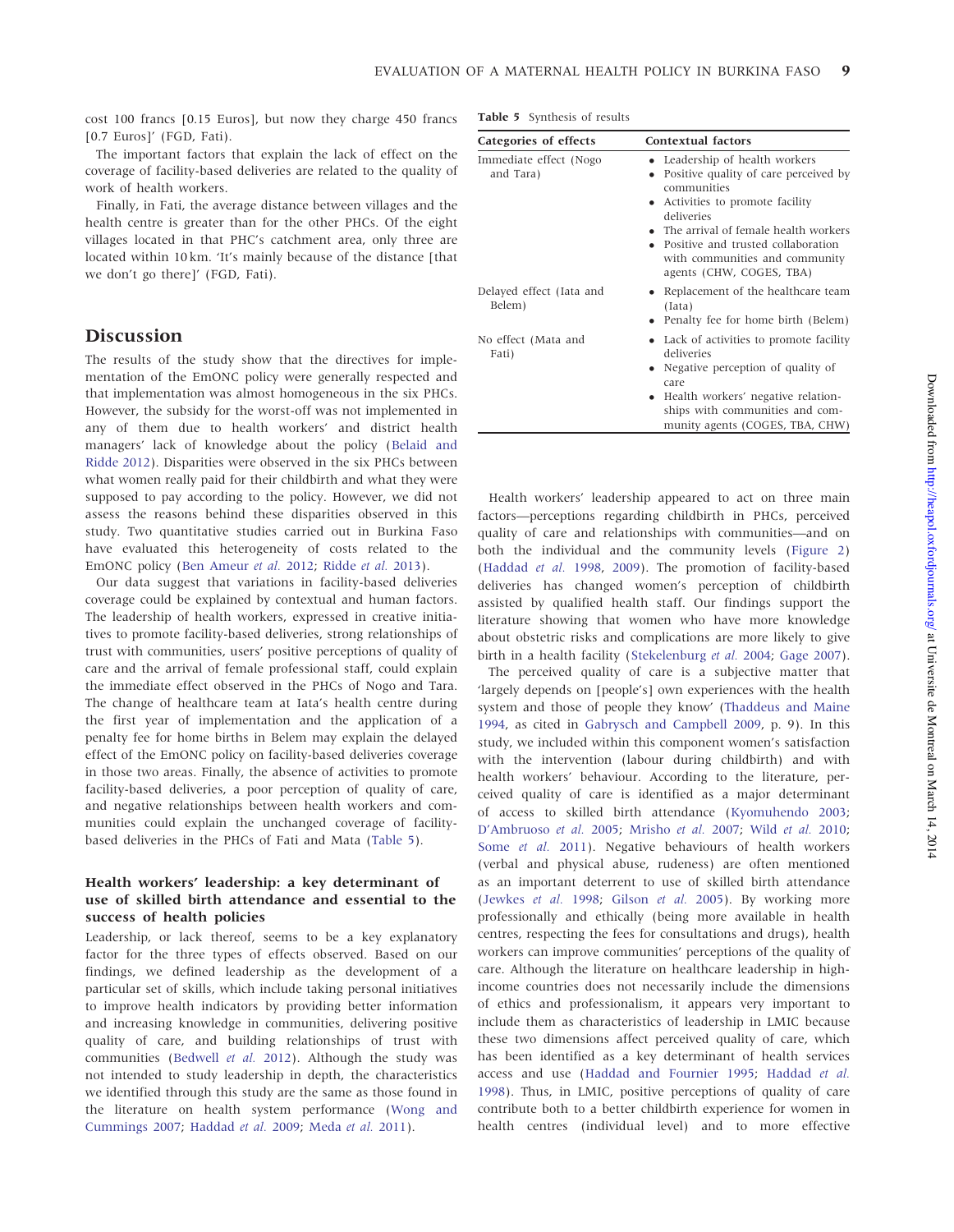<span id="page-9-0"></span>

Figure 2 Effects of leadership of health workers on use of skilled birth attendance.

co-operation with communities (CHW, TBA, COGES) (community level) [\(Amooti-Kaguna and Nuwaha 2000](#page-11-0); [D'Ambruoso](#page-11-0) et al. [2005](#page-11-0)). Positive collaboration with communities results in better dissemination of information and health knowledge and stronger relationships of trust with the health centre. This was exemplified by the positive relationships with communities created by the new health team in Iata. The literature supports this finding. In Mali, for example, when health workers built relationships of trust with communities, the use of skilled birth attendance increased ([Dogba](#page-11-0) et al. 2012). The collaboration between the new SBA and the TBA in Mata had a positive influence on facility-based deliveries coverage. The importance of CHW should not be underestimated; most recent guidelines of international organizations recommend working with them to develop interventions. Indeed, international interventions rely increasingly on trained CHW, especially in reproductive health and child health (malaria) [\(Ejembi](#page-11-0) et al. 2013). Moreover, community-based agents are still considered important actors within communities. A study in Ethiopia has shown that women prefer home birth assisted by a TBA, who is still a culturally important figure ([Shiferaw](#page-12-0) et al. 2013). Another study has shown how integrating midwives at the community level has a positive influence on the health system, specifically in countries with limited resources ([Sherratt 2013\)](#page-12-0). However, the literature on leadership in LMIC is sparse, and policy changes in LMIC are still 'considered to be situated at the top level of the health system and more focused on financial and administrative considerations' ([Gilson 2003;](#page-11-0) [Haddad](#page-11-0) et al. 2009). Our research findings suggest strongly that it is time to focus on making changes at the bottom of the health system pyramid to foster health workers' empowerment and leadership, because they make a difference in health outcomes and are key actors in the success of health policies. In fact, several studies have shown how the leadership of health district managers has contributed to better performance in health indicators [\(Gilson](#page-11-0) et al. [2005](#page-11-0); [Haddad](#page-11-0) et al. 2009; [Meda](#page-11-0) et al. 2011).

## Assessing context: essential for interpretation of health policies

A major weakness in analyses of user fees exemption policies is the lack of contextual data ([Lagarde](#page-11-0) et al. 2012; [Dzakpasu](#page-11-0) et al. [2013](#page-11-0)). The causal relationships between these policies and increased use of health services need to be assessed more carefully, as these policies are implemented in real-life contexts that necessarily interact with the policies [\(Wilkinson](#page-12-0) et al. 2001; [Nabyonga](#page-12-0) et al. 2005; [Penfold](#page-12-0) et al. 2007; [Witter](#page-12-0) et al. 2007). Indeed, our study shows that contextual factors, especially human factors, appear to influence facility-based deliveries coverage, both positively and negatively. Taking contextual factors into consideration would enable better interpretation of effects observed and would increase the internal and external validity of interventions ([Victora](#page-12-0) et al. 2005). This study has shown how the human factor was central in explaining variations in facility-based deliveries coverage. By human factors, we include the quality of work of health workers, their performance, their leadership, their initiatives and strategies to improve the use of maternal health services. Yet this factor is still largely neglected in the literature on access to skilled birth attendance, which remains primarily focused on geographic and economic accessibility ([Thaddeus and Maine](#page-12-0) [1994](#page-12-0); [Gabrysch and Campbell 2009](#page-11-0)). In our study, geographic and economic barriers to skilled birth attendance emerged as secondary in importance, except in Fati (for the geographic barrier). In our findings, economic accessibility was not identified as an explanatory factor for the variation in facilitybased deliveries coverage, except in Nogo, where information on the EmONC subsidy was particularly well disseminated. One explanation for this finding could be the observation that the costs of childbirth varied in the six PHCs. Few women knew the exact cost of their childbirth and what items were included in the package. Other explanations along the same lines might be that people did not fully understand the costs because they were not used to attending health centres (Tara, Iata, Mata), or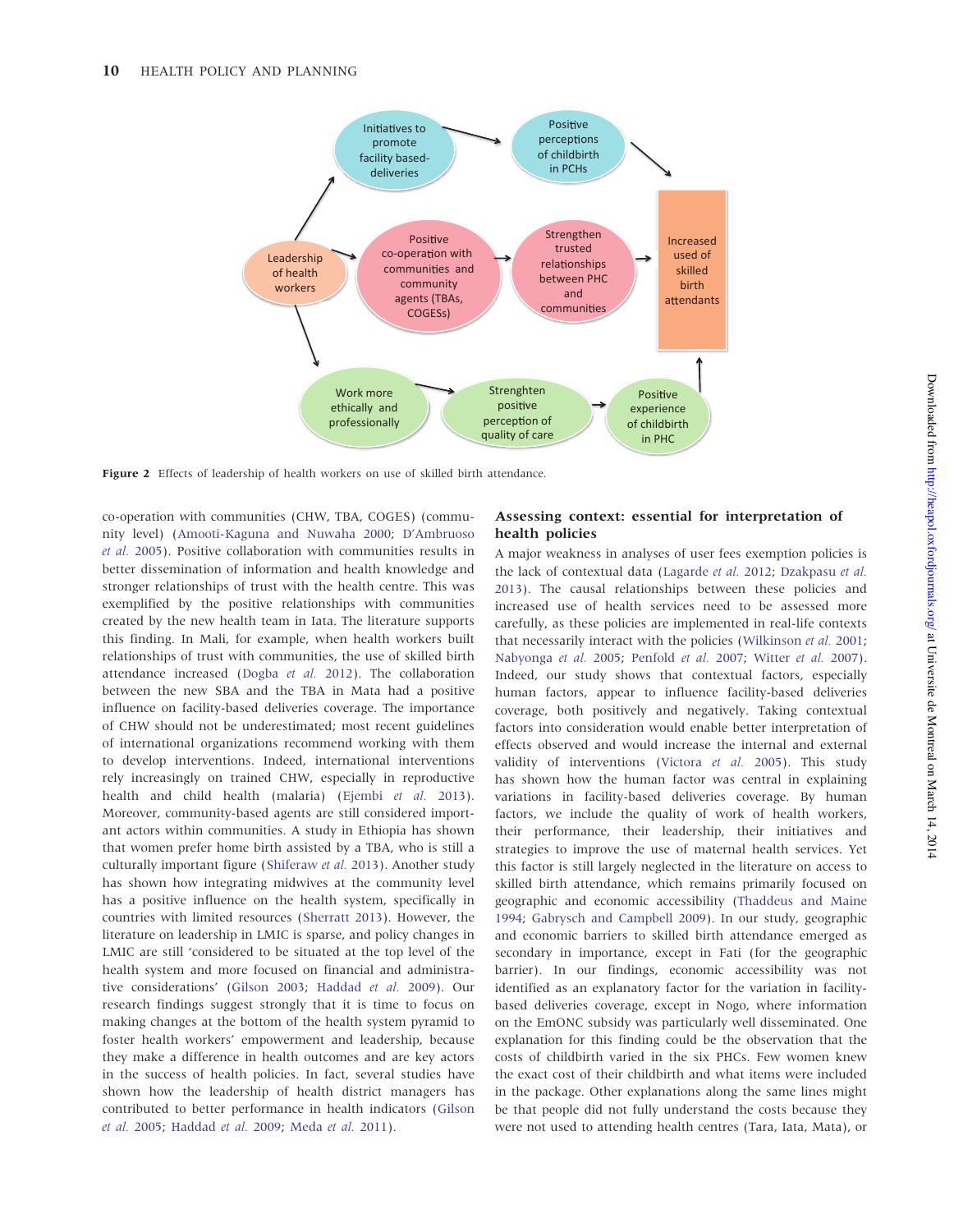that health workers had already undertaken strategies to reduce costs prior to the implementation of the EmONC policy (Belem), or even, in centres where informal/illegal payments were demanded by health workers (Fati), that users were not told the real costs of EmONC.

This study's strengths reside in the intensive fieldwork (four months) and the diversity of data collection methods and study population. Some limitations should be kept in mind. First, the three categories of effects were defined at a given point in time (autumn 2010) from the available data. The trends we observed may have changed since that time. Second, the interview guide and transcripts required translation, which introduces the potential of translation bias. To limit such bias, the interview guide was translated by two local assistants and the results compared; only very minor differences were noted and adjustments made. The interviews were translated orally during the investigation and translated again after transcription. No differences were observed between the two translations.

Third, the study was limited to one district due to budget and time constraints. Consequently, the results cannot be generalized to the whole country. However, using a multiple contrasted case study as a research design allowed us to carry out analytic generalization, which Yin suggests contributes 'to a better understanding of an intervention and its outcomes' ([Yin](#page-12-0) [2013a\)](#page-12-0). Analytic generalization was facilitated in two ways. First, we used a strong conceptual framework to guide our study design, data collection, and analyses within and across cases. Second, we applied the same case selection criteria systematically to all six cases. These methodological strategies have been used successfully for analytic generalization in other settings (Mookherii and LaFond 2013).

# Conclusion

The aim of this study is to understand how a policy implemented at the national level resulted in variable effects (coverage of facility-based deliveries). This is one of only a handful of studies using a qualitative in-depth fieldwork methodology at the micro level to analyse a national health policy. Our results show that contextual and human factors explained much more of the variation observed than did implementation factors.

This research uncovered relevant data on the importance of health workers' leadership. This finding emerged from the fieldwork and explains much of the variation observed in facility-based deliveries coverage after the implementation of the EmONC policy. This factor seems to act on several levels for example, in the relationships between providers and patients, populations, CHW, TBA and COGES—and contributes to the achievement of policy objectives insofar as it acts as a positive confounding factor.

For health researchers, it is essential to study leadership in health professionals at the district and health centre levels. This area of research is still largely neglected in LMIC [\(Haddad](#page-11-0) et al. [2009](#page-11-0)). For the health system, it is important to develop interventions to strengthen health workers' leadership. An essential step in this direction would be for the Ministry of Health and those charged with operationalizing such policies to establish a platform for discussion and reflection with

the research communities, in order to develop effective interventions.

It would also be important to conduct pilot studies before implementing policies and then, based on the results, to adapt the policies to the contexts and actors, which was not done in Burkina Faso. Paying attention to contextual factors that could act negatively on the effects targeted by policies and strengthening the factors that could potentially reinforce desired political effects are vital to the success of any such policy, as are collaboration, reflection and discussion on strategies to improve health workers' leadership at the primary healthcare level.

# Acknowledgements

The authors wish to thank all district managers, health workers and communities of the District of Djibo. They would also like to thank the NGOs HELP and Médecins du Monde for their support during field data collection. They wish to thank Dr Heinmuller Rolf for his contribution in doing time series and graphical representation of the rates of facility based deliveries that were used for this study, Dr Sabine Gabrysch and Professor Pierre Fournier for their reading of the manuscript and their helpful comments, and Donna Riley for her linguistic and editing revision of the article.

L.B. is a Ph.D. candidate in Public Health at the University of Montreal. V.R., Ph.D., has been doing research on equity and access to healthcare systems in Africa for more than 10 years. He is Associate Professor in Global Health at the University of Montreal/CRCHUM and an Associate Researcher at the Institut de Recherche en Science de la Santé of the CNRST in Burkina Faso.

# Funding

This article is drawn from a research programme co-ordinated by the LASDEL of Niamey (Niger) and the University of Montreal-CRCHUM (Canada). It was funded by the Agence Française de Développement (AFD) and the International Development Research Centre (IDRC) of Canada. L.B. received a bursary from the faculty of graduate studies of the University of Montreal. V.R. is a 'New Investigator' of the Canadian Institutes of Health Research (CIHR).

# Competing interest

The authors declare no competing interests.

# Authors' contributions

Both authors participated to the study design. L.B. collected and analysed the data and wrote the first draft under the supervision of V.R. Both authors read the final draft and approved it.

# Ethical approval

The health research ethical committees of the Ministry of Health of Burkina Faso (no. 2010-072) and of the CRCHUM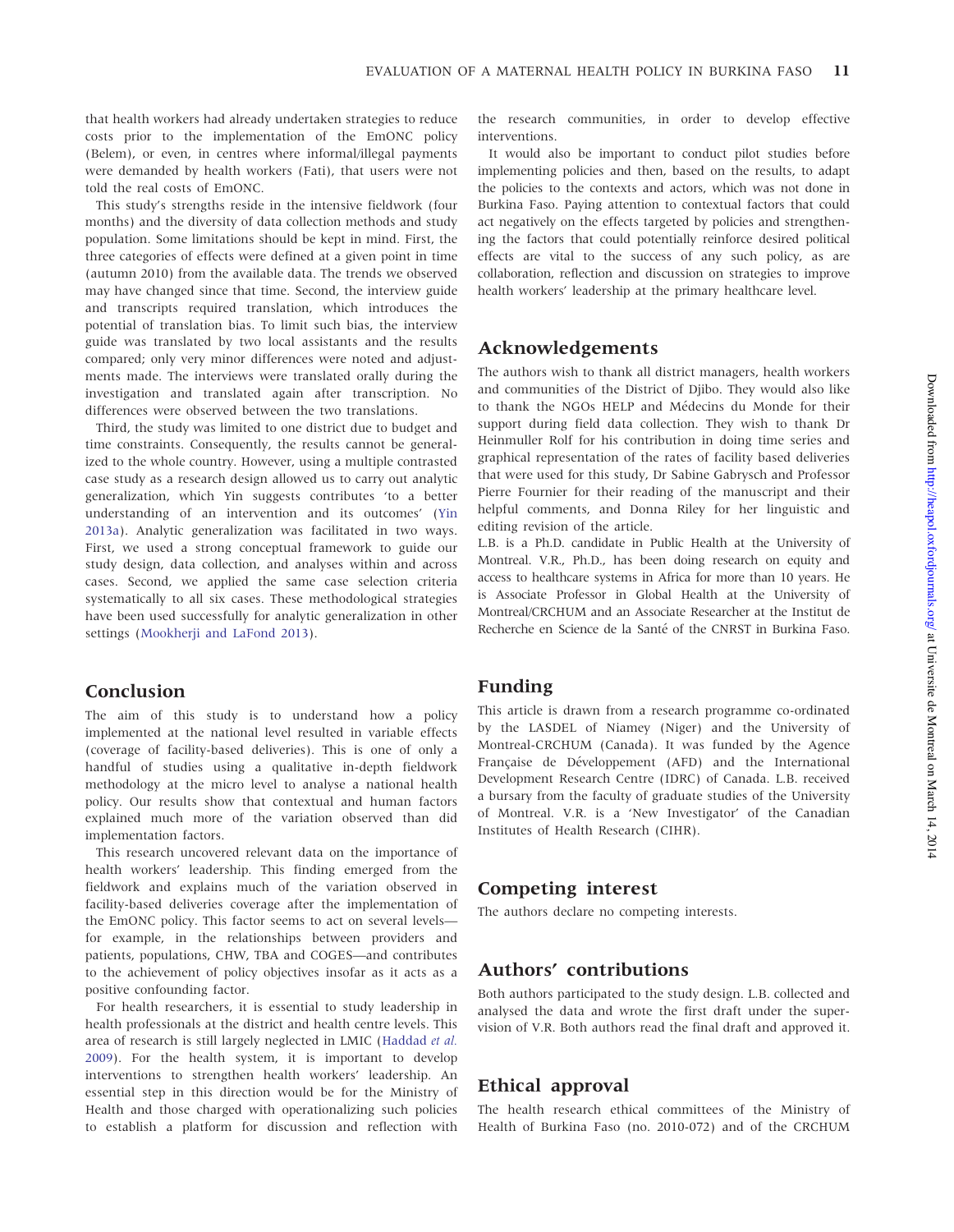<span id="page-11-0"></span>(Centre de recherche du centre hospitalier de l'Universite´ de Montréal) (10.178) approved the study. Authorization from the Directorate of Health Sahel was obtained (2010 06 04 MS-RSHL-DRS) to carry out this research. Fictitious names were given to the six PHC to preserve the confidentiality of participants.

Conflict of interest statement: None declared.

## References

- AbouZahr C, Wardlaw T. 2001. Maternal mortality at the end of a decade: signs of progress? Bulletin of the World Health Organization 79: 561–8. Erratum: 1177.
- Amooti-Kaguna B, Nuwaha F. 2000. Factors influencing choice of delivery sites in Rakai district of Uganda. Social Science and Medicine 50: 203–13.
- Bedwell WL, Wildman JL, DiazGranadoz D et al. 2012. Collaboration at work: an integrative multilevel conceptualization. Human Resource Management Review 22: 128–45.
- Belaid L, Ridde V. 2012. An implementation evaluation of a policy aiming to improve financial access to maternal health care in Djibo district, Burkina Faso. BMC Pregnancy and Childbirth 12: 143.
- Ben Ameur A, Ridde V, Bado AR, Ingabire MG, Queuille L. 2012. User fee exemptions and excessive household spending for normal delivery in Burkina Faso: the need for careful implementation. BMC Health Services Research 12: 412.
- Carroll C, Patterson M, Wood S et al. 2007. A conceptual framework for implementation fidelity. Implementation Science 2: 40.
- Chen HT. 2005. Practical program evaluation: assess and improve program planning implementation and effectiveness. Thousand Oaks: CA Sage.
- D'Ambruoso L, Abbey M, Hussein J. 2005. Please understand when I cry out in pain: women's accounts of maternity services during labour and delivery in Ghana. BMC Public Health 5: 140.
- Diarra A. 2012. Mise en oeuvre locale de l'exemption des paiements des soins au Niger: évaluation dans les districts sanitaires. Afrique Contemporaine 3: 77–93.
- Dogba M, Fournier P, Berthe-Cisse S. 2012. Qualification of staff, organization of services, and management of pregnant women in rural settings: the case of Diema and Kayes districts (Mali). ISRN Obstetrics and Gynecology 8: 649412.
- Dzakpasu S, Powell-Jackson T, Campbell OMR. 2013. Impact of user fees on maternal health service utilization and related health outcomes: a systematic review. Health Policy and Planning 10. 1093/ heapol/czs142.
- Ejembi CL, Norick P, Starrs A, Thapa K. 2013. New global guidance supports community and lay health workers in postpartum hemorrhage prevention. International Journal of Gynecology and Obstetrics 122: 187–9.
- Emerson RM, Fretz RI, Shaw LL. 2011. Writing Ethnographic Fieldnotes. 2nd edn. Chicago: University of Chicago Press.
- Ensor T, Cooper S. 2004. Overcoming barriers to health service access: influencing the demand side. Health Policy and Planning 19: 69–79.
- Gabrysch S, Campbell OMR. 2009. Still too far to walk: literature review of the determinants of delivery service use. BMC Pregnancy and Childbirth 9: 34.
- Gage AJ. 2007. Barriers to the utilization of maternal health care in rural Mali. Social Science and Medicine 65: 1666–82.
- Gilson L. 2003. Trust and the development of health care as a social institution. Social Science and Medicine 56: 1453–68.
- Gilson L, Hanson K, Sheikh K et al. 2011. Building the field of health policy and systems research: social science matters. PLoS Medicine 8: e1001079.
- Gilson L, Palmer N, Schneider H. 2005. Trust and health worker performance: exploring a conceptual framework using South African evidence. Social Science and Medicine 61: 1418–29.
- Haddad S, Bicaba A, Feletto M et al. 2009. System-level determinants of immunization coverage disparities among health districts in Burkina Faso: a multiple case study. BMC International Health and Human Rights 9(Suppl. 1):S15.
- Haddad S, Fournier P. 1995. Quality, cost and utilization of health services in developing countries: a longitudinal study in Zaïre. Social Science and Medicine 40: 743-53.
- Haddad S, Fournier P, Machouf N, Yatara F. 1998. What does quality mean to lay people? Community perceptions of primary health care services in Guinea. Social Science and Medicine 47: 381-94.
- Hercot D, Meessen B, Ridde V, Gilson L. 2011. Removing user fees for health services in low-income countries: a multi-country review framework for assessing the process of policy change. Health Policy and Planning 26(Suppl. 2):ii5-15.
- Hounton S, Chapman G, Menten J et al. 2008. Accessibility and utilisation of delivery care within a Skilled Care Initiative in rural Burkina Faso. Tropical Medicine  $\mathcal O$  International Health 13(Suppl. 1):44-52.
- INSD. 2012. Enquête démographique et de santé et à indicateurs multiples (EDSBF-MICS IV) 2010 [Demographic and Health Survey with Multiple Indicators]. Ouagadougou: Government of Burkina Faso, Institut national de la statistique et de la démographie (INSD)/Ministère de l'économie et des finances.
- Jewkes R, Abrahams N, Mvo Z. 1998. Why do nurses abuse patients? Reflections from South African obstetric services. Social Science and Medicine 47: 1781–95.
- Kyomuhendo GB. 2003. Low use of rural maternity dervices in Uganda: impact of women's status, traditional beliefs and limited resources. Reproductive Health Matters 11: 16–26.
- Lagarde M, Barroy H, Palmer N. 2012. Assessing the effects of removing user fees in Zambia and Niger. Journal of Health Services Research  $\theta$ Policy 17: 30–6.
- Lagarde M, Palmera N. 2008. The impact of user fees on health service utilization in low- and middle-income countries: how strong is the evidence? Bulletin of the World Health Organization 86: 839-48.
- Meda ZC, Konate L, Ouedraogo H et al. 2011. Leadership et vision exercée pour la couverture universelle des soins dans les pays à faible revenu. Santé 21: 178-84.
- Meessen B, Gilson L, Tibouti A. 2011. User fee removal in low-income countries: sharing knowledge to support managed implementation. Health Policy and Planning 26(Suppl. 2):ii1-4.
- Miles M, Huberman M. 1994. Qualitative Data Analysis. 2nd edn. Thousand Oaks, CA: Sage Publications.
- Ministry of Health. 2006. Stratégie nationale de la subvention des accouchements et des soins obstétricaux et néonataux d'urgence au Burkina Faso [National Subsidy for Childbirth and Emergency Obstetric and Neonatal Services in Burkina Faso]. Ouagadougou: Government of Burkina Faso.
- Ministry of Health. 2007. Guide d'orientation pour la mise en oeuvre du nouveau rôle des accoucheuses villageoises [Guidelines for the Implementation of the New Role of Traditional Midwives]. Ouagadougou: Government of Burkina Faso.
- Ministry of Health. 2012. Annuaire statistique 2011 [Annual Statistical Report]. Ouagadougou: Government of Burkina Faso.
- Mookherji S, LaFond A. 2013. Strategies to maximize generalization from multiple case studies: lessons from the Africa Routine Immunization System Essentials (ARISE) project. Evaluation 19: 284–303.